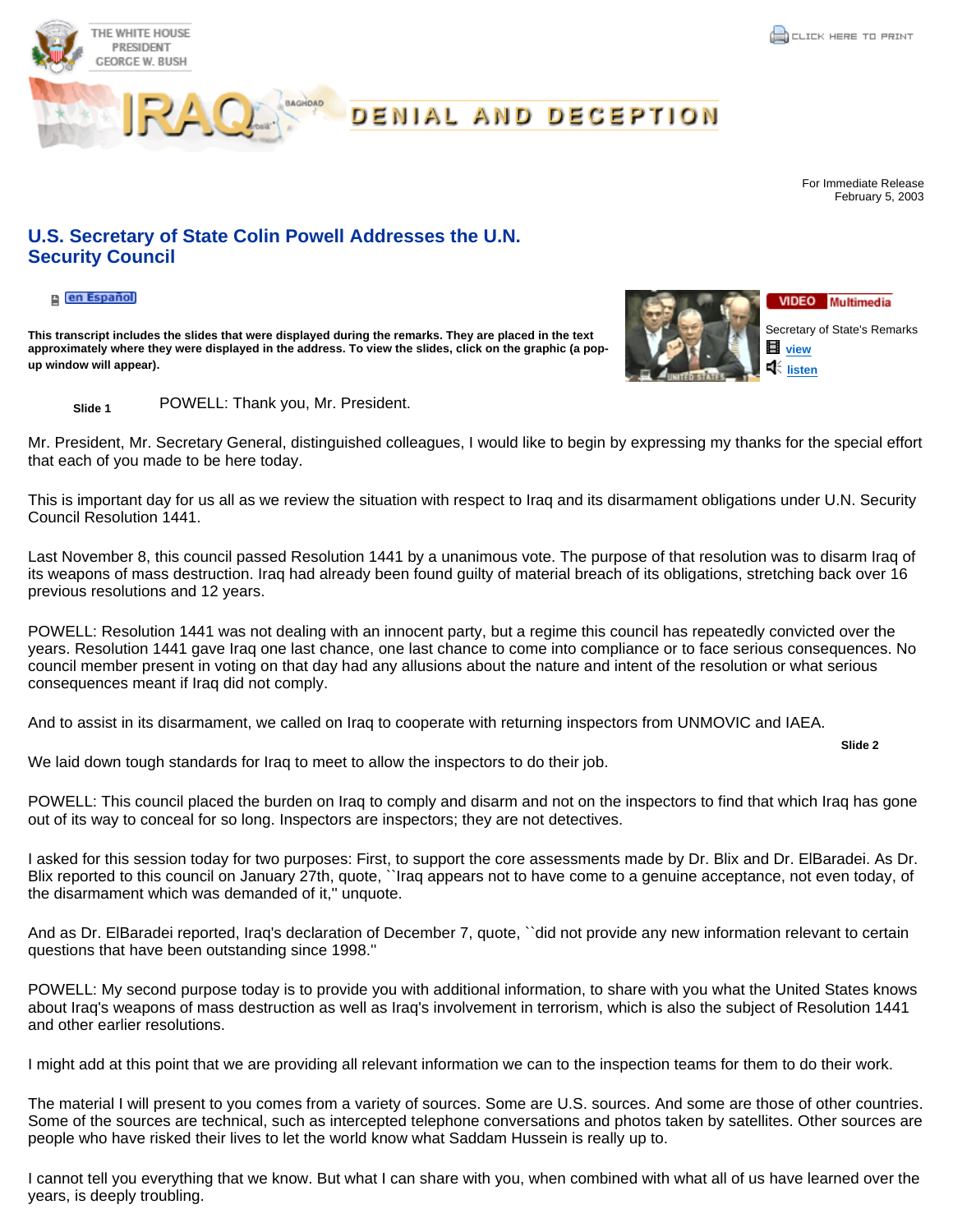POWELL: What you will see is an accumulation of facts and disturbing patterns of behavior. The facts on Iraqis' behavior--Iraq's behavior demonstrate that Saddam Hussein and his regime have made no effort--no effort--to disarm as required by the international community. Indeed, the facts and Iraq's behavior show that Saddam Hussein and his regime are concealing their efforts to produce more weapons of mass destruction.

Let me begin by playing a tape for you. What you're about to hear is a conversation that my government monitored. It takes place on November 26 of last year, on the day before United Nations teams resumed inspections in Iraq.

The conversation involves two senior officers, a colonel and a brigadier general, from Iraq's elite military unit, the Republican Guard.

(BEGIN AUDIO TAPE)

1/8Speaking in Arabic. 3/8

(END AUDIO TAPE)

**Slide 3**

POWELL: Let me pause and review some of the key elements of this conversation that you just heard between these two officers.

First, they acknowledge that our colleague, Mohamed ElBaradei, is coming, and they know what he's coming for, and they know he's coming the next day. He's coming to look for things that are prohibited. He is expecting these gentlemen to cooperate with him and not hide things.

But they're worried. ``We have this modified vehicle. What do we say if one of them sees it?''

What is their concern? Their concern is that it's something they should not have, something that should not be seen.

The general is incredulous: ``You didn't get a modified. You don't have one of those, do you?''

**Slide 5**

``I have one.''

``Which, from where?''

``From the workshop, from the Al Kendi (ph) Company?''

``What?''

``From Al Kendi (ph).''

``I'll come to see you in the morning. I'm worried. You all have something left.''

``We evacuated everything. We don't have anything left.''

Note what he says: ``We evacuated everything.''

We didn't destroy it. We didn't line it up for inspection. We didn't turn it into the inspectors. We evacuated it to make sure it was not around when the inspectors showed up.

``I will come to you tomorrow.''

The Al Kendi (ph) Company: This is a company that is well known to have been involved in prohibited weapons systems activity.

POWELL: Let me play another tape for you. As you will recall, the inspectors found 12 empty chemical warheads on January 16. On January 20, four days later, Iraq promised the inspectors it would search for more. You will now hear an officer from Republican Guard headquarters issuing an instruction to an officer in the field. Their conversation took place just last week on January 30.

(BEGIN AUDIO TAPE)

1/8Speaking in Arabic. 3/8

**Slide 4**

**Slide 6**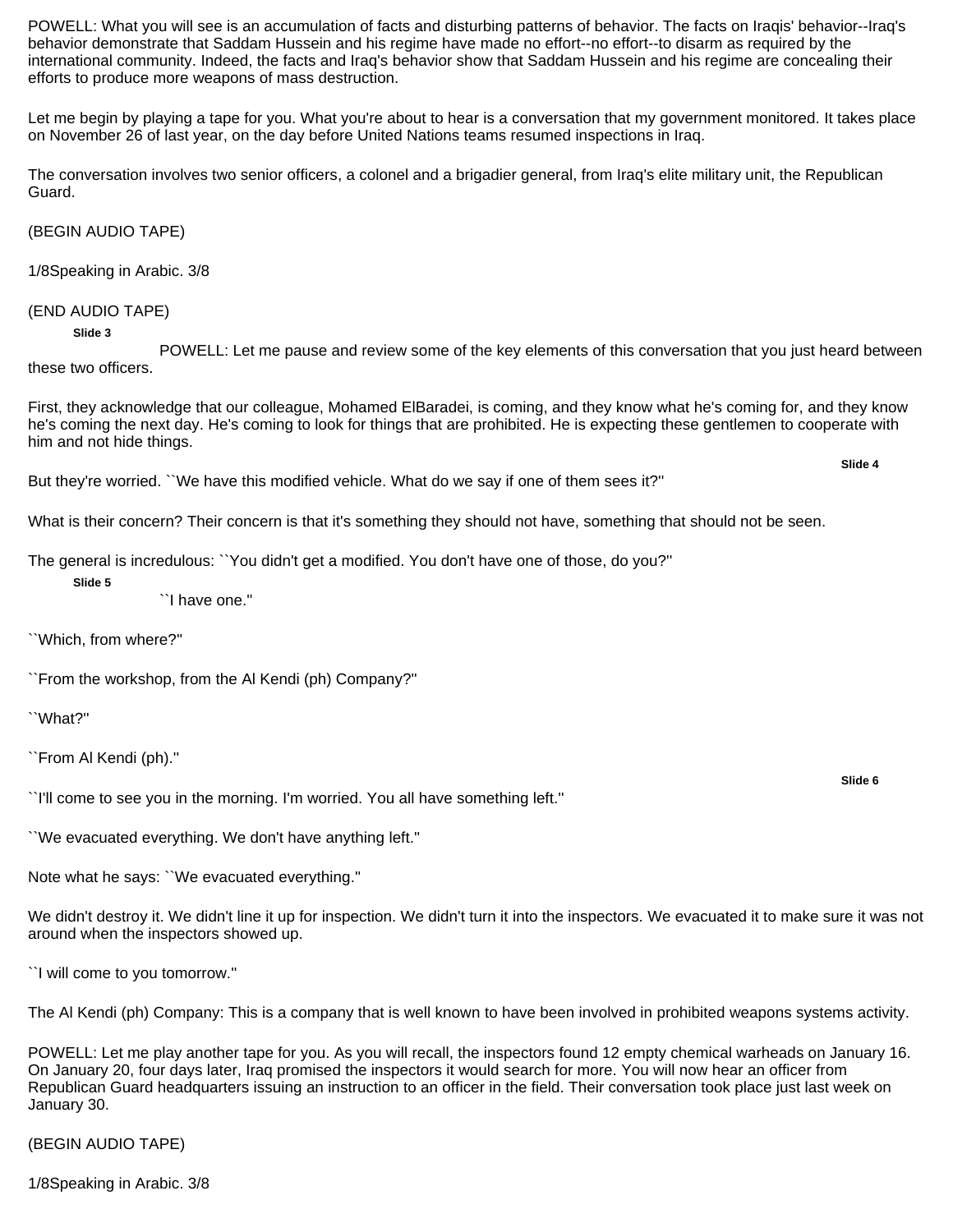(END AUDIO TAPE)

POWELL: Let me pause again and review the elements of this message.

**Slide 7**

``They're inspecting the ammunition you have, yes.''

``Yes.''

``For the possibility there are forbidden ammo.''

``For the possibility there is by chance forbidden ammo?''

``Yes.''

``And we sent you a message yesterday to clean out all of the areas, the scrap areas, the abandoned areas. Make sure there is nothing there.''

POWELL: Remember the first message, evacuated.

This is all part of a system of hiding things and moving things out of the way and making sure they have left nothing behind. **Slide 9**

If you go a little further into this message, and you see the specific instructions from headquarters: ``After you have carried out what is contained in this message, destroy the message because I don't want anyone to see this message.''

``OK, OK.''

Why? Why?

This message would have verified to the inspectors that they have been trying to turn over things. They were looking for things. But they don't want that message seen, because they were trying to clean up the area to leave no evidence behind of the presence of weapons of mass destruction. And they can claim that nothing was there. And the inspectors can look all they want, and they will find nothing.

This effort to hide things from the inspectors is not one or two isolated events, quite the contrary. This is part and parcel of a policy of evasion and deception that goes back 12 years, a policy set at the highest levels of the Iraqi regime.

We know that Saddam Hussein has what is called quote, "a higher committee for monitoring the inspections teams," unquote. Think about that. Iraq has a high-level committee to monitor the inspectors who were sent in to monitor Iraq's disarmament.

POWELL: Not to cooperate with them, not to assist them, but to spy on them and keep them from doing their jobs.

The committee reports directly to Saddam Hussein. It is headed by Iraq's vice president, Taha Yassin Ramadan. Its members include Saddam Hussein's son Qusay.

This committee also includes Lieutenant General Amir al-Saadi, an adviser to Saddam. In case that name isn't immediately familiar to you, General Saadi has been the Iraqi regime's primary point of contact for Dr. Blix and Dr. ElBaradei. It was General Saadi who last fall publicly pledged that Iraq was prepared to cooperate unconditionally with inspectors. Quite the contrary, Saadi's job is not to cooperate, it is to deceive; not to disarm, but to undermine the inspectors; not to support them, but to frustrate them and to make sure they learn nothing.

We have learned a lot about the work of this special committee. We learned that just prior to the return of inspectors last November the regime had decided to resume what we heard called, quote, ``the old game of cat and mouse,'' unquote.

For example, let me focus on the now famous declaration that Iraq submitted to this council on December 7. Iraq never had any intention of complying with this council's mandate.

**Slide 10**

**Slide 8**

POWELL: Instead, Iraq planned to use the declaration, overwhelm us and to overwhelm the inspectors with useless information about Iraq's permitted weapons so that we would not have time to pursue Iraq's prohibited weapons. Iraq's goal was to give us, in this room, to give those us on this council the false impression that the inspection process was working.

You saw the result. Dr. Blix pronounced the 12,200-page declaration, rich in volume, but poor in information and practically devoid of new evidence.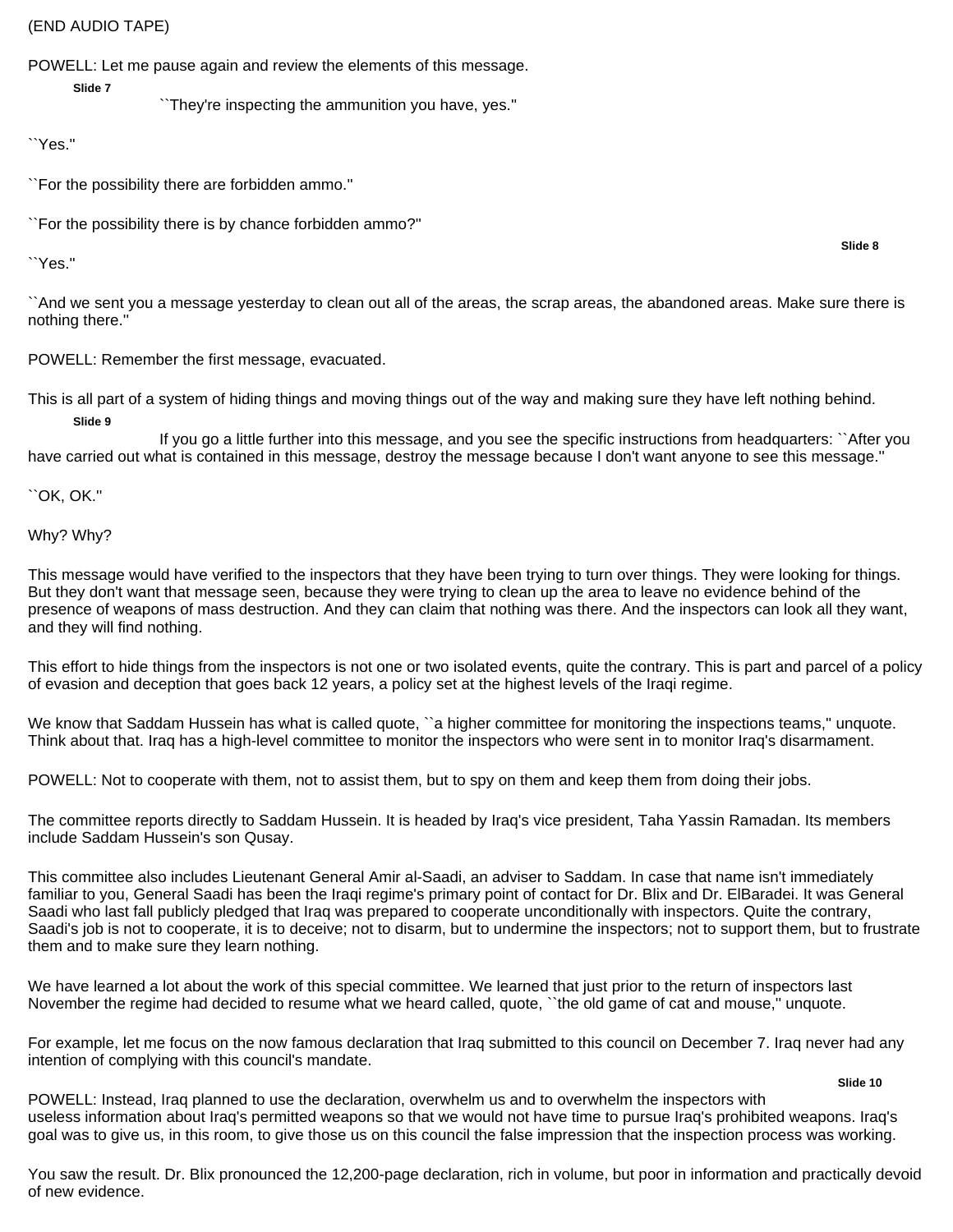Could any member of this council honestly rise in defense of this false declaration?

Everything we have seen and heard indicates that, instead of cooperating actively with the inspectors to ensure the success of their mission, Saddam Hussein and his regime are busy doing all they possibly can to ensure that inspectors succeed in finding absolutely nothing.

My colleagues, every statement I make today is backed up by sources, solid sources. These are not assertions. What we're giving you are facts and conclusions based on solid intelligence. I will cite some examples, and these are from human sources.

Orders were issued to Iraq's security organizations, as well as to Saddam Hussein's own office, to hide all correspondence with the Organization of Military Industrialization.

POWELL: This is the organization that oversees Iraq's weapons of mass destruction activities. Make sure there are no documents left which could connect you to the OMI.

We know that Saddam's son, Qusay, ordered the removal of all prohibited weapons from Saddam's numerous palace complexes. We know that Iraqi government officials, members of the ruling Baath Party and scientists have hidden prohibited items in their homes. Other key files from military and scientific establishments have been placed in cars that are being driven around the countryside by Iraqi intelligence agents to avoid detection.

# **Slide 11**

Thanks to intelligence they were provided, the inspectors recently found dramatic confirmation of these reports. When they searched the home of an Iraqi nuclear scientist, they uncovered roughly 2,000 pages of documents. You see them here being brought out of the home and placed in U.N. hands. Some of the material is classified and related to Iraq's nuclear program.

Tell me, answer me, are the inspectors to search the house of every government official, every Baath Party member and every scientist in the country to find the truth, to get the information they need, to satisfy the demands of our council?

Our sources tell us that, in some cases, the hard drives of computers at Iraqi weapons facilities were replaced. Who took the hard drives. Where did they go? What's being hidden? Why? There's only one answer to the why: to deceive, to hide, to keep from the inspectors.

Numerous human sources tell us that the Iraqis are moving, not just documents and hard drives, but weapons of mass destruction to keep them from being found by inspectors.

POWELL: While we were here in this council chamber debating Resolution 1441 last fall, we know, we know from sources that a missile brigade outside Baghdad was disbursing rocket launchers and warheads containing biological warfare agents to various locations, distributing them to various locations in western Iraq. Most of the launchers and warheads have been hidden in large groves of palm trees and were to be moved every one to four weeks to escape detection.

We also have satellite photos that indicate that banned materials have recently been moved from a number of Iraqi weapons of mass destruction facilities.

Let me say a word about satellite images before I show a couple. The photos that I am about to show you are sometimes hard for the average person to interpret, hard for me. The painstaking work of photo analysis takes experts with years and years of experience, pouring for hours and hours over light tables. But as I show you these images, I will try to capture and explain what they mean, what they indicate to our imagery specialists.

**Slide 12**

Let's look at one. This one is about a weapons munition facility, a facility that holds ammunition at a place called Taji (ph). This is one of about 65 such facilities in Iraq. We know that this one has housed chemical munitions. In fact, this is where the Iraqis recently came up with the additional four chemical weapon shells.

Here, you see 15 munitions bunkers in yellow and red outlines. The four that are in red squares represent active chemical munitions bunkers.

**Slide 13**

How do I know that? How can I say that? Let me give you a closer look. Look at the image on the left. On the left is a close-up of one of the four chemical bunkers. The two arrows indicate the presence of sure signs that the bunkers are storing chemical munitions. The arrow at the top that says security points to a facility that is the signature item for this kind of bunker. Inside that facility are special guards and special equipment to monitor any leakage that might come out of the bunker.

POWELL: The truck you also see is a signature item. It's a decontamination vehicle in case something goes wrong.

This is characteristic of those four bunkers. The special security facility and the decontamination vehicle will be in the area, if not at any one of them or one of the other, it is moving around those four, and it moves as it needed to move, as people are working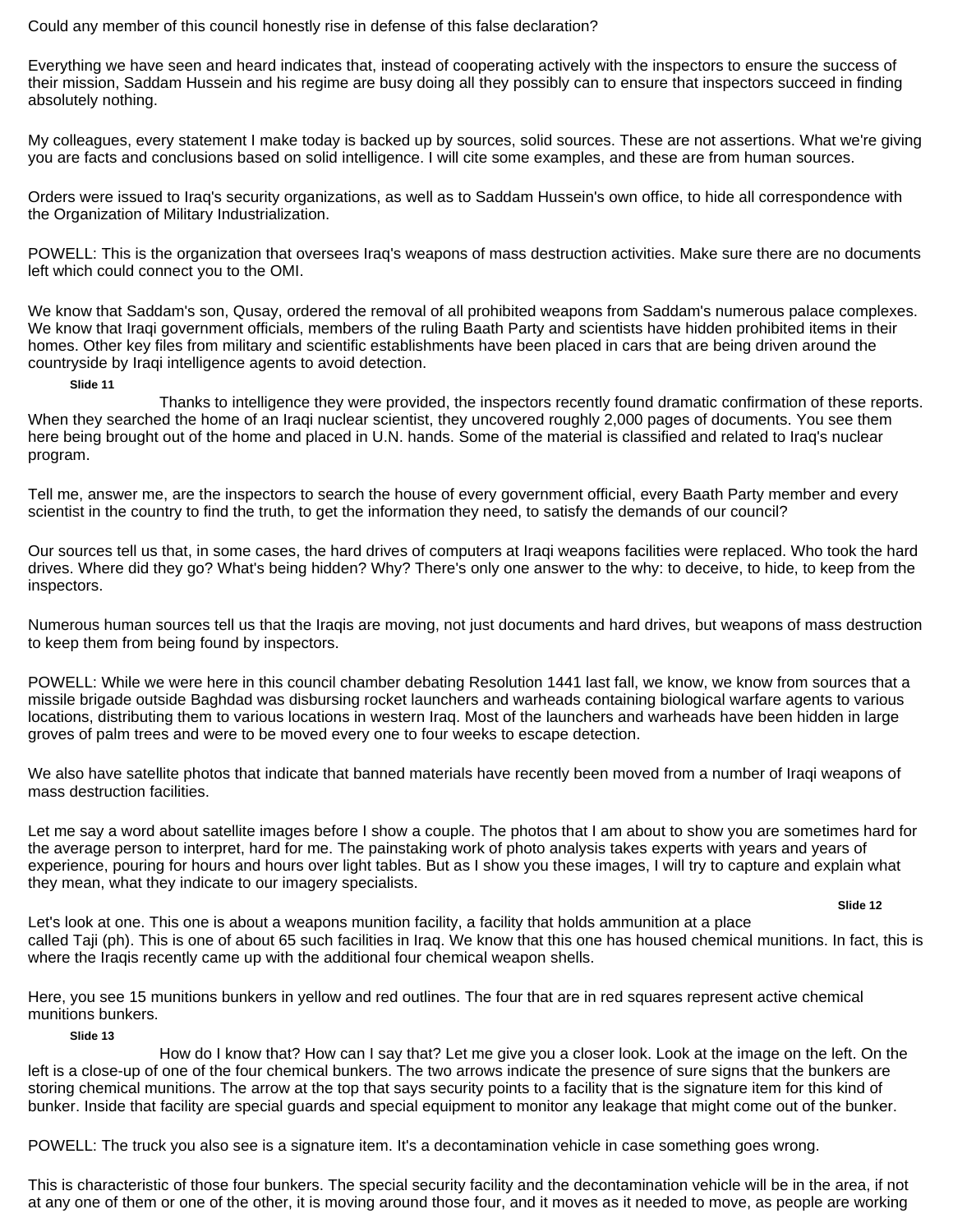in the different bunkers.

Now look at the picture on the right. You are now looking at two of those sanitized bunkers. The signature vehicles are gone, the tents are gone, it's been cleaned up, and it was done on the 22nd of December, as the U.N. inspection team is arriving, and you can see the inspection vehicles arriving in the lower portion of the picture on the right.

The bunkers are clean when the inspectors get there. They found nothing.

This sequence of events raises the worrisome suspicion that Iraq had been tipped off to the forthcoming inspections at Taji (ph). As it did throughout the 1990s, we know that Iraq today is actively using its considerable intelligence capabilities to hide its illicit activities. From our sources, we know that inspectors are under constant surveillance by an army of Iraqi intelligence operatives. Iraq is relentlessly attempting to tap all of their communications, both voice and electronics.

**Slide 14**

POWELL: I would call my colleagues attention to the fine paper that United Kingdom distributed yesterday, which describes in exquisite detail Iraqi deception activities.

In this next example, you will see the type of concealment activity Iraq has undertaken in response to the resumption of inspections. Indeed, in November 2002, just when the inspections were about to resume this type of activity spiked. Here are three examples.

### **Slide 15**

At this ballistic missile site, on November 10, we saw a cargo truck preparing to move ballistic missile components. At this biological weapons related facility, on November 25, just two days before inspections resumed, this truck caravan appeared, something we almost never see at this facility, and we monitor it carefully and regularly.

**Slide 16**

At this ballistic missile facility, again, two days before inspections began, five large cargo trucks appeared along with the truck-mounted crane to move missiles. We saw this kind of house cleaning at close to 30 sites.

Days after this activity, the vehicles and the equipment that I've just highlighted disappear and the site returns to patterns of normalcy. We don't know precisely what Iraq was moving, but the inspectors already knew about these sites, so Iraq knew that they would be coming.

We must ask ourselves: Why would Iraq suddenly move equipment of this nature before inspections if they were anxious to demonstrate what they had or did not have?

Remember the first intercept in which two Iraqis talked about the need to hide a modified vehicle from the inspectors. Where did Iraq take all of this equipment? Why wasn't it presented to the inspectors?

**Slide 17**

Iraq also has refused to permit any U-2 reconnaissance flights that would give the inspectors a better sense of what's being moved before, during and after inspectors.

POWELL: This refusal to allow this kind of reconnaissance is in direct, specific violation of operative paragraph seven of our Resolution 1441.

**Slide 18**

Saddam Hussein and his regime are not just trying to conceal weapons, they're also trying to hide people. You know the basic facts. Iraq has not complied with its obligation to allow immediate, unimpeded, unrestricted and private access to all officials and other persons as required by Resolution 1441.

The regime only allows interviews with inspectors in the presence of an Iraqi official, a minder. The official Iraqi organization charged with facilitating inspections announced, announced publicly and announced ominously that, quote, ``Nobody is ready to leave Iraq to be interviewed.''

Iraqi Vice President Ramadan accused the inspectors of conducting espionage, a veiled threat that anyone cooperating with U.N. inspectors was committing treason.

Iraq did not meet its obligations under 1441 to provide a comprehensive list of scientists associated with its weapons of mass destruction programs. Iraq's list was out of date and contained only about 500 names, despite the fact that UNSCOM had earlier put together a list of about 3,500 names.

Let me just tell you what a number of human sources have told us.

Saddam Hussein has directly participated in the effort to prevent interviews. In early December, Saddam Hussein had all Iraqi scientists warned of the serious consequences that they and their families would face if they revealed any sensitive information to the inspectors. They were forced to sign documents acknowledging that divulging information is punishable by death.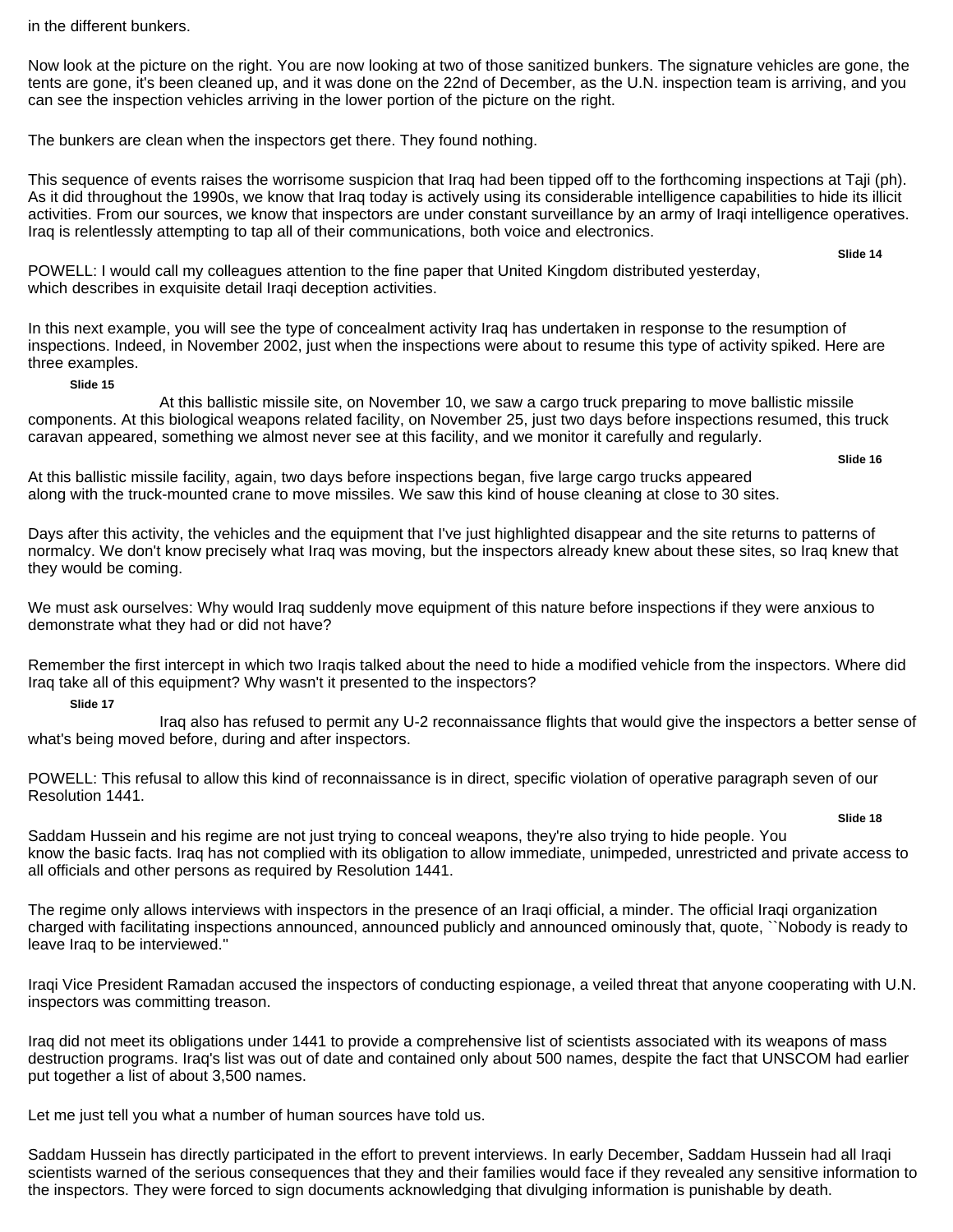Saddam Hussein also said that scientists should be told not to agree to leave Iraq; anyone who agreed to be interviewed outside Iraq would be treated as a spy. This violates 1441.

In mid-November, just before the inspectors returned, Iraqi experts were ordered to report to the headquarters of the special security organization to receive counterintelligence training. The training focused on evasion methods, interrogation resistance techniques, and how to mislead inspectors.

Ladies and gentlemen, these are not assertions. These are facts, corroborated by many sources, some of them sources of the intelligence services of other countries.

For example, in mid-December weapons experts at one facility were replaced by Iraqi intelligence agents who were to deceive inspectors about the work that was being done there.

POWELL: On orders from Saddam Hussein, Iraqi officials issued a false death certificate for one scientist, and he was sent into hiding.

In the middle of January, experts at one facility that was related to weapons of mass destruction, those experts had been ordered to stay home from work to avoid the inspectors. Workers from other Iraqi military facilities not engaged in elicit weapons projects were to replace the workers who'd been sent home. A dozen experts have been placed under house arrest, not in their own houses, but as a group at one of Saddam Hussein's guest houses. It goes on and on and on.

As the examples I have just presented show, the information and intelligence we have gathered point to an active and systematic effort on the part of the Iraqi regime to keep key materials and people from the inspectors in direct violation of Resolution 1441. The pattern is not just one of reluctant cooperation, nor is it merely a lack of cooperation. What we see is a deliberate campaign to prevent any meaningful inspection work.

My colleagues, operative paragraph four of U.N. Resolution 1441, which we lingered over so long last fall, clearly states that false statements and omissions in the declaration and a failure by Iraq at any time to comply with and cooperate fully in the implementation of this resolution shall constitute--the facts speak for themselves--shall constitute a further material breach of its obligation.

POWELL: We wrote it this way to give Iraq an early test--to give Iraq an early test. Would they give an honest declaration and would they early on indicate a willingness to cooperate with the inspectors? It was designed to be an early test.

They failed that test. By this standard, the standard of this operative paragraph, I believe that Iraq is now in further material breach of its obligations. I believe this conclusion is irrefutable and undeniable.

Iraq has now placed itself in danger of the serious consequences called for in U.N. Resolution 1441. And this body places itself in danger of irrelevance if it allows Iraq to continue to defy its will without responding effectively and immediately.

The issue before us is not how much time we are willing to give the inspectors to be frustrated by Iraqi obstruction. But how much longer are we willing to put up with Iraq's noncompliance before we, as a council, we, as the United Nations, say: ``Enough. Enough.''

# **Slide 19**

The gravity of this moment is matched by the gravity of the threat that Iraq's weapons of mass destruction pose to the world. Let me now turn to those deadly weapons programs and describe why they are real and present dangers to the region and to the world.

First, biological weapons. We have talked frequently here about biological weapons. By way of introduction and history, I think there are just three quick points I need to make.

First, you will recall that it took UNSCOM four long and frustrating years to pry--to pry--an admission out of Iraq that it had biological weapons.

Second, when Iraq finally admitted having these weapons in 1995, the quantities were vast. Less than a teaspoon of dry anthrax, a little bit about this amount--this is just about the amount of a teaspoon--less than a teaspoon full of dry anthrax in an envelope shutdown the United States Senate in the fall of 2001. This forced several hundred people to undergo emergency medical treatment and killed two postal workers just from an amount just about this quantity that was inside of an envelope.

POWELL: Iraq declared 8,500 liters of anthrax, but UNSCOM estimates that Saddam Hussein could have produced 25,000 liters. If concentrated into this dry form, this amount would be enough to fill tens upon tens upon tens of thousands of teaspoons. And Saddam Hussein has not verifiably accounted for even one teaspoon-full of this deadly material.

And that is my third point. And it is key. The Iraqis have never accounted for all of the biological weapons they admitted they had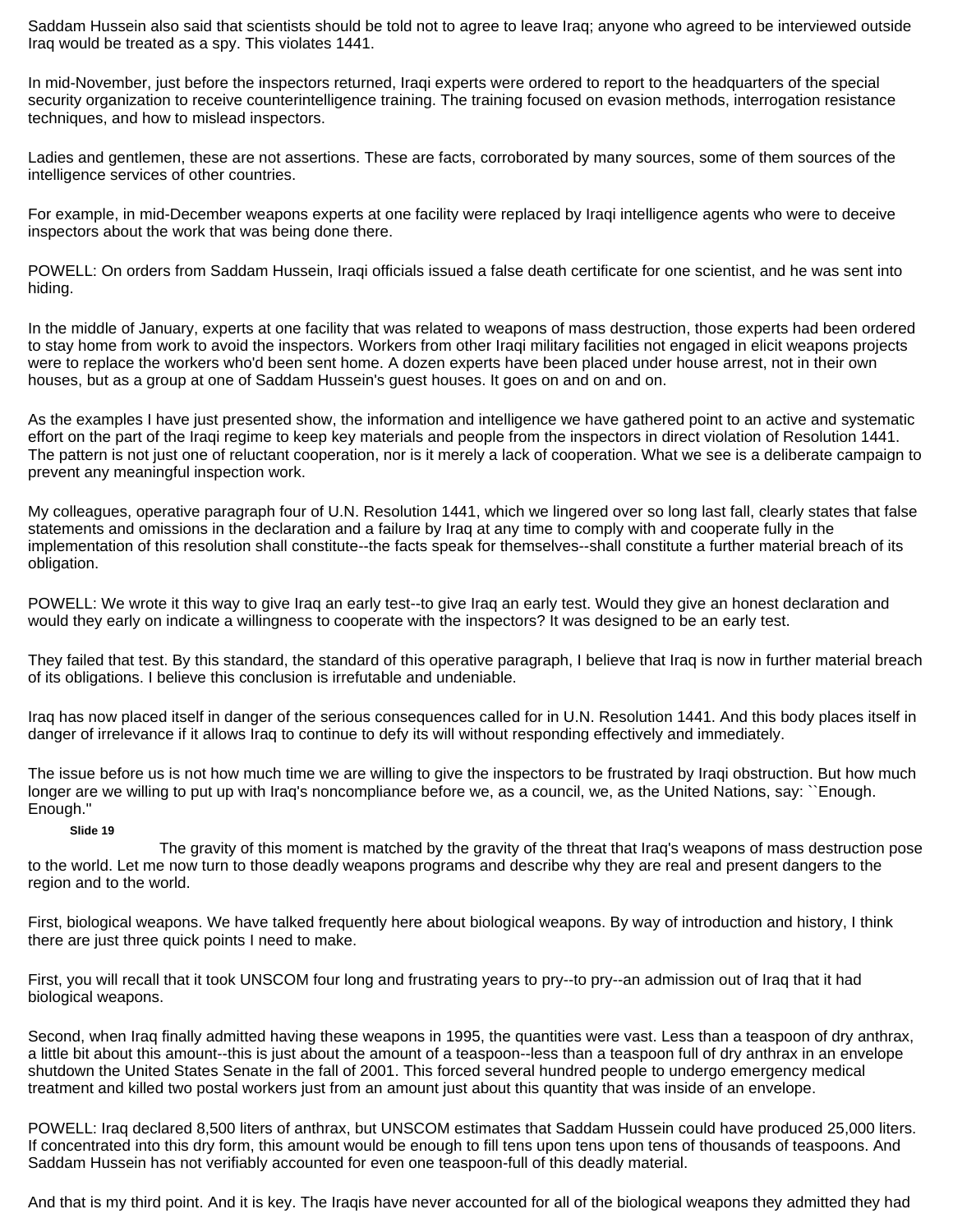and we know they had. They have never accounted for all the organic material used to make them. And they have not accounted for many of the weapons filled with these agents such as there are 400 bombs. This is evidence, not conjecture. This is true. This is all well-documented.

Dr. Blix told this council that Iraq has provided little evidence to verify anthrax production and no convincing evidence of its destruction. It should come as no shock then, that since Saddam Hussein forced out the last inspectors in 1998, we have amassed much intelligence indicating that Iraq is continuing to make these weapons.

One of the most worrisome things that emerges from the thick intelligence file we have on Iraq's biological weapons is the existence of mobile production facilities used to make biological agents.

**Slide 20**

POWELL: Let me take you inside that intelligence file and share with you what we know from eye witness accounts. We have firsthand descriptions of biological weapons factories on wheels and on rails.

The trucks and train cars are easily moved and are designed to evade detection by inspectors. In a matter of months, they can produce a quantity of biological poison equal to the entire amount that Iraq claimed to have produced in the years prior to the Gulf War.

Although Iraq's mobile production program began in the mid-1990s, U.N. inspectors at the time only had vague hints of such programs. Confirmation came later, in the year 2000.

The source was an eye witness, an Iraqi chemical engineer who supervised one of these facilities. He actually was present during biological agent production runs. He was also at the site when an accident occurred in 1998. Twelve technicians died from exposure to biological agents.

He reported that when UNSCOM was in country and inspecting, the biological weapons agent production always began on Thursdays at midnight because Iraq thought UNSCOM would not inspect on the Muslim Holy Day, Thursday night through Friday. He added that this was important because the units could not be broken down in the middle of a production run, which had to be completed by Friday evening before the inspectors might arrive again.

This defector is currently hiding in another country with the certain knowledge that Saddam Hussein will kill him if he finds him. His eye-witness account of these mobile production facilities has been corroborated by other sources.

A second source, an Iraqi civil engineer in a position to know the details of the program, confirmed the existence of transportable facilities moving on trailers.

A third source, also in a position to know, reported in summer 2002 that Iraq had manufactured mobile production systems mounted on road trailer units and on rail cars.

Finally, a fourth source, an Iraqi major, who defected, confirmed that Iraq has mobile biological research laboratories, in addition to the production facilities I mentioned earlier.

# **Slide 21**

POWELL: We have diagrammed what our sources reported about these mobile facilities. Here you see both truck and rail car-mounted mobile factories. The description our sources gave us of the technical features required by such facilities are highly detailed and extremely accurate. As these drawings based on their description show, we know what the fermenters look like, we know what the tanks, pumps, compressors and other parts look like. We know how they fit together. We know how they work. And we know a great deal about the platforms on which they are mounted.

As shown in this diagram, these factories can be concealed easily, either by moving ordinary-looking trucks and rail cars along Iraq's thousands of miles of highway or track, or by parking them in a garage or warehouse or somewhere in Iraq's extensive system of underground tunnels and bunkers.

**Slide 22**

We know that Iraq has at lest seven of these mobile biological agent factories. The truck-mounted ones have at least two or three trucks each. That means that the mobile production facilities are very few, perhaps 18 trucks that we know of- there may be more--but perhaps 18 that we know of. Just imagine trying to find 18 trucks among the thousands and thousands of trucks that travel the roads of Iraq every single day.

It took the inspectors four years to find out that Iraq was making biological agents. How long do you think it will take the inspectors to find even one of these 18 trucks without Iraq coming forward, as they are supposed to, with the information about these kinds of capabilities?

POWELL: Ladies and gentlemen, these are sophisticated facilities. For example, they can produce anthrax and botulinum toxin. In fact, they can produce enough dry biological agent in a single month to kill thousands upon thousands of people. And dry agent of this type is the most lethal form for human beings.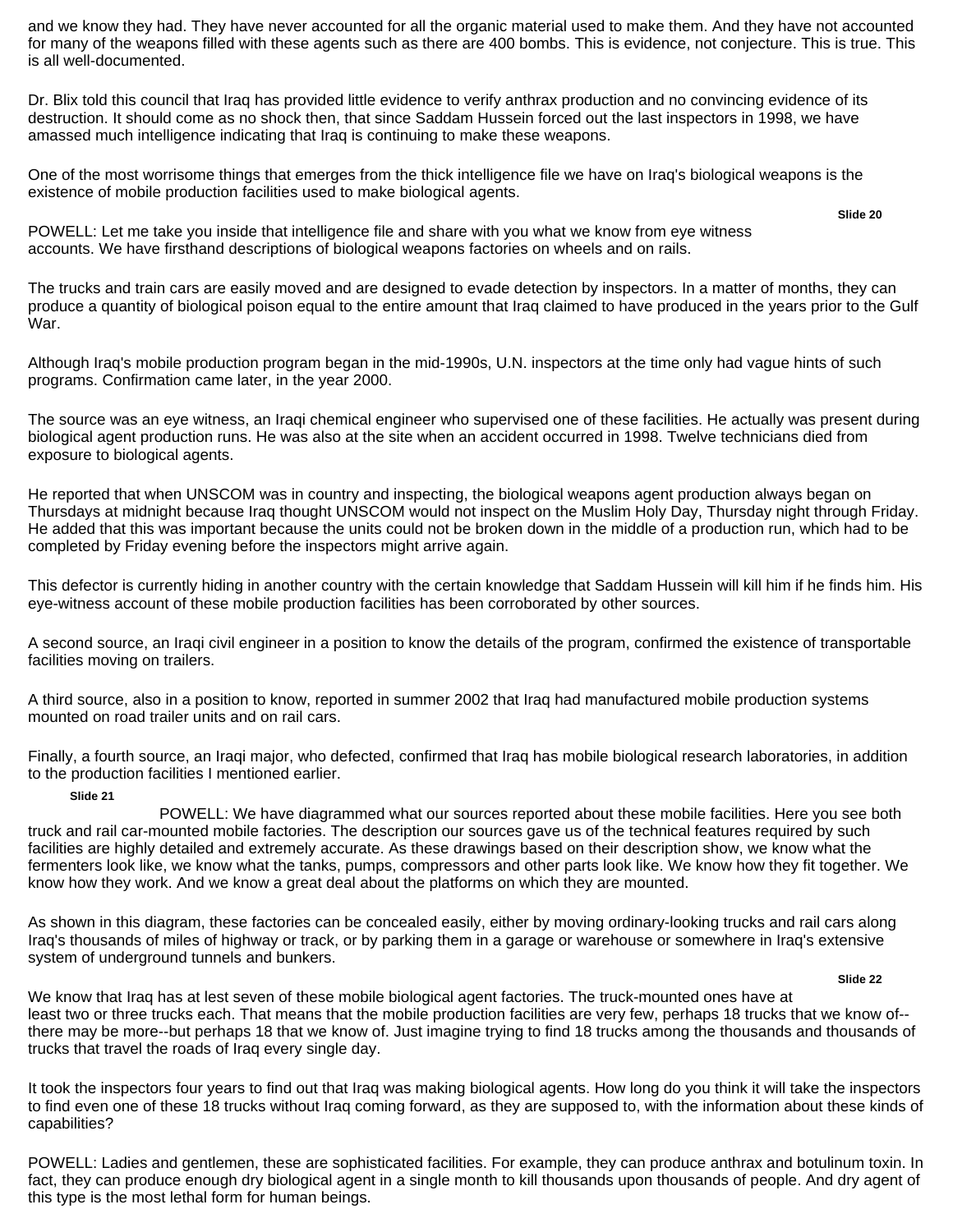By 1998, U.N. experts agreed that the Iraqis had perfected drying techniques for their biological weapons programs. Now, Iraq has incorporated this drying expertise into these mobile production facilities.

We know from Iraq's past admissions that it has successfully weaponized not only anthrax, but also other biological agents, including botulinum toxin, aflatoxin and ricin.

But Iraq's research efforts did not stop there. Saddam Hussein has investigated dozens of biological agents causing diseases such as gas gangrene, plague, typhus (ph), tetanus, cholera, camelpox and hemorrhagic fever, and he also has the wherewithal to develop smallpox.

**Slide 23**

The Iraqi regime has also developed ways to disburse lethal biological agents, widely and discriminately into the water supply, into the air. For example, Iraq had a program to modify aerial fuel tanks for Mirage jets. This video of an Iraqi test flight obtained by UNSCOM some years ago shows an Iraqi F-1 Mirage jet aircraft. Note the spray coming from beneath the Mirage; that is 2,000 liters of simulated anthrax that a jet is spraying.

In 1995, an Iraqi military officer, Mujahid Sali Abdul Latif (ph), told inspectors that Iraq intended the spray tanks to be mounted onto a MiG-21 that had been converted into an unmanned aerial vehicle, or a UAV. UAVs outfitted with spray tanks constitute an ideal method for launching a terrorist attack using biological weapons.

POWELL: Iraq admitted to producing four spray tanks. But to this day, it has provided no credible evidence that they were destroyed, evidence that was required by the international community.

There can be no doubt that Saddam Hussein has biological weapons and the capability to rapidly produce more, many more. And he has the ability to dispense these lethal poisons and diseases in ways that can cause massive death and destruction. If biological weapons seem too terrible to contemplate, chemical weapons are equally chilling.

**Slide 24**

UNMOVIC already laid out much of this, and it is documented for all of us to read in UNSCOM's 1999 report on the subject.

Let me set the stage with three key points that all of us need to keep in mind: First, Saddam Hussein has used these horrific weapons on another country and on his own people. In fact, in the history of chemical warfare, no country has had more battlefield experience with chemical weapons since World War I than Saddam Hussein's Iraq.

Second, as with biological weapons, Saddam Hussein has never accounted for vast amounts of chemical weaponry: 550 artillery shells with mustard, 30,000 empty munitions and enough precursors to increase his stockpile to as much as 500 tons of chemical agents. If we consider just one category of missing weaponry--6,500 bombs from the Iran-Iraq war--UNMOVIC says the amount of chemical agent in them would be in the order of 1,000 tons. These quantities of chemical weapons are now unaccounted for.

Dr. Blix has quipped that, quote, ``Mustard gas is not (inaudible) You are supposed to know what you did with it.''

We believe Saddam Hussein knows what he did with it, and he has not come clean with the international community. We have evidence these weapons existed. What we don't have is evidence from Iraq that they have been destroyed or where they are. That is what we are still waiting for.

Third point, Iraq's record on chemical weapons is replete with lies. It took years for Iraq to finally admit that it had produced four tons of the deadly nerve agent, VX. A single drop of VX on the skin will kill in minutes. Four tons.

The admission only came out after inspectors collected documentation as a result of the defection of Hussein Kamal, Saddam Hussein's late son-in-law. UNSCOM also gained forensic evidence that Iraq had produced VX and put it into weapons for delivery.

POWELL: Yet, to this day, Iraq denies it had ever weaponized VX. And on January 27, UNMOVIC told this council that it has information that conflicts with the Iraqi account of its VX program.

We know that Iraq has embedded key portions of its illicit chemical weapons infrastructure within its legitimate civilian industry. To all outward appearances, even to experts, the infrastructure looks like an ordinary civilian operation. Illicit and legitimate production can go on simultaneously; or, on a dime, this dual-use infrastructure can turn from clandestine to commercial and then back again.

These inspections would be unlikely, any inspections of such facilities would be unlikely to turn up anything prohibited, especially if there is any warning that the inspections are coming. Call it ingenuous or evil genius, but the Iraqis deliberately designed their chemical weapons programs to be inspected. It is infrastructure with a built-in ally.

Under the guise of dual-use infrastructure, Iraq has undertaken an effort to reconstitute facilities that were closely associated with its past program to develop and produce chemical weapons.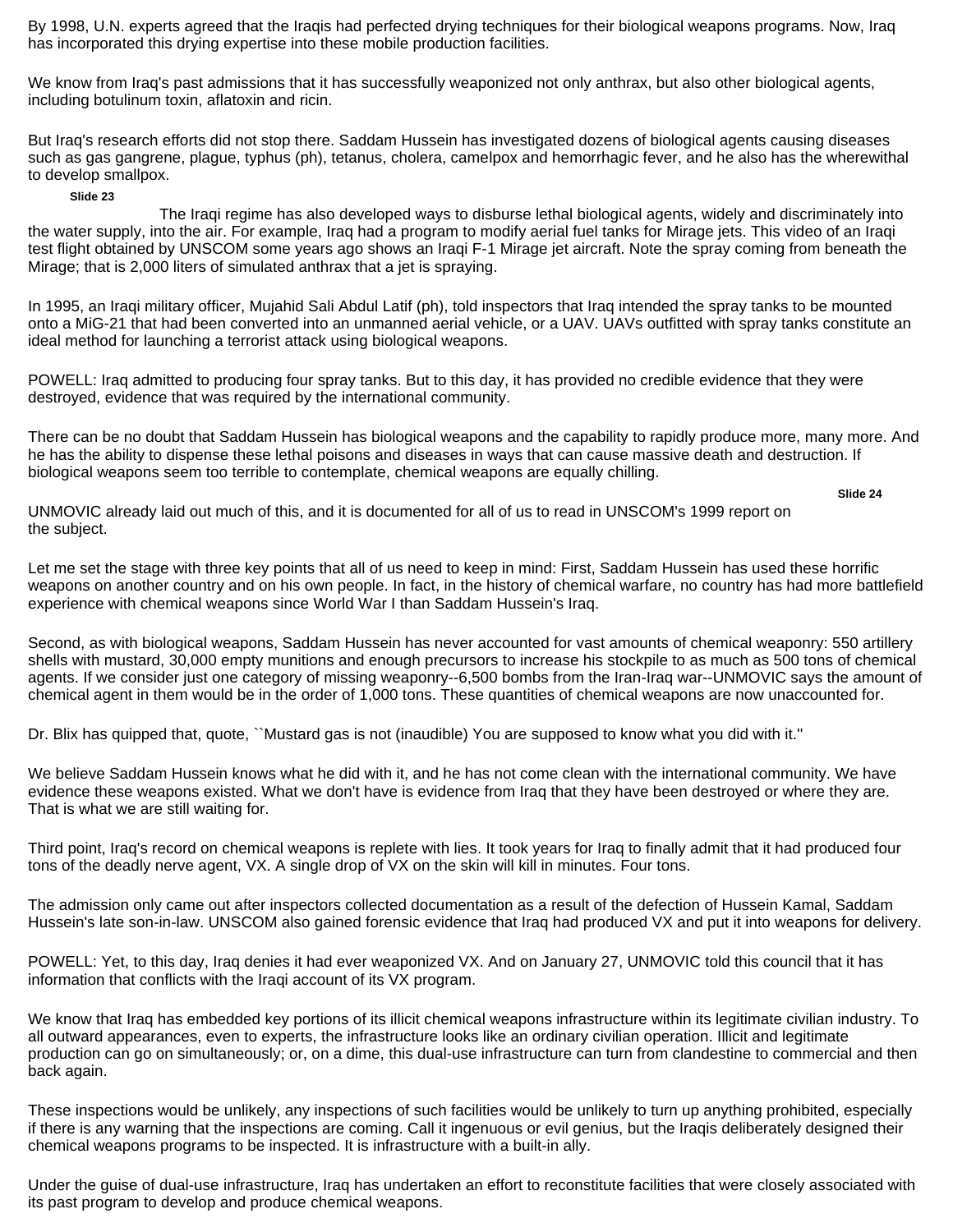For example, Iraq has rebuilt key portions of the Tariq (ph) state establishment. Tariq (ph) includes facilities designed specifically for Iraq's chemical weapons program and employs key figures from past programs.

That's the production end of Saddam's chemical weapons business. What about the delivery end?

I'm going to show you a small part of a chemical complex called al-Moussaid (ph), a site that Iraq has used for at least three years to transship chemical weapons from production facilities out to the field.

### **Slide 25**

In May 2002, our satellites photographed the unusual activity in this picture. Here we see cargo vehicles are again at this transshipment point, and we can see that they are accompanied by a decontamination vehicle associated with biological or chemical weapons activity.

POWELL: What makes this picture significant is that we have a human source who has corroborated that movement of chemical weapons occurred at this site at that time. So it's not just the photo, and it's not an individual seeing the photo. It's the photo and then the knowledge of an individual being brought together to make the case.

**Slide 26**

This photograph of the site taken two months later in July shows not only the previous site, which is the figure in the middle at the top with the bulldozer sign near it, it shows that this previous site, as well as all of the other sites around the site, have been fully bulldozed and graded. The topsoil has been removed. The Iraqis literally removed the crust of the earth from large portions of this site in order to conceal chemical weapons evidence that would be there from years of chemical weapons activity.

To support its deadly biological and chemical weapons programs, Iraq procures needed items from around the world using an extensive clandestine network. What we know comes largely from intercepted communications and human sources who are in a position to know the facts.

Iraq's procurement efforts include equipment that can filter and separate micro-organisms and toxins involved in biological weapons, equipment that can be used to concentrate the agent, growth media that can be used to continue producing anthrax and botulinum toxin, sterilization equipment for laboratories, glass-lined reactors and specialty pumps that can handle corrosive chemical weapons agents and precursors, large amounts of vinyl chloride, a precursor for nerve and blister agents, and other chemicals such as sodium sulfide, an important mustard agent precursor.

Now, of course, Iraq will argue that these items can also be used for legitimate purposes. But if that is true, why do we have to learn about them by intercepting communications and risking the lives of human agents? With Iraq's well documented history on biological and chemical weapons, why should any of us give Iraq the benefit of the doubt? I don't, and I don't think you will either after you hear this next intercept.

POWELL: Just a few weeks ago, we intercepted communications between two commanders in Iraq's Second Republican Guard Corps. One commander is going to be giving an instruction to the other. You will hear as this unfolds that what he wants to communicate to the other guy, he wants to make sure the other guy hears clearly, to the point of repeating it so that it gets written down and completely understood. Listen.

(BEGIN AUDIO TAPE)

1/8Speaking in Foreign Language. 3/8

(END AUDIO TAPE)

**Slide 27**

POWELL: Let's review a few selected items of this conversation. Two officers talking to each other on the radio want to make sure that nothing is misunderstood:

``Remove. Remove.''

The expression, the expression, ``I got it.''

``Nerve agents. Nerve agents. Wherever it comes up.''

``Got it.''

``Wherever it comes up.''

``In the wireless instructions, in the instructions.''

**Slide 28**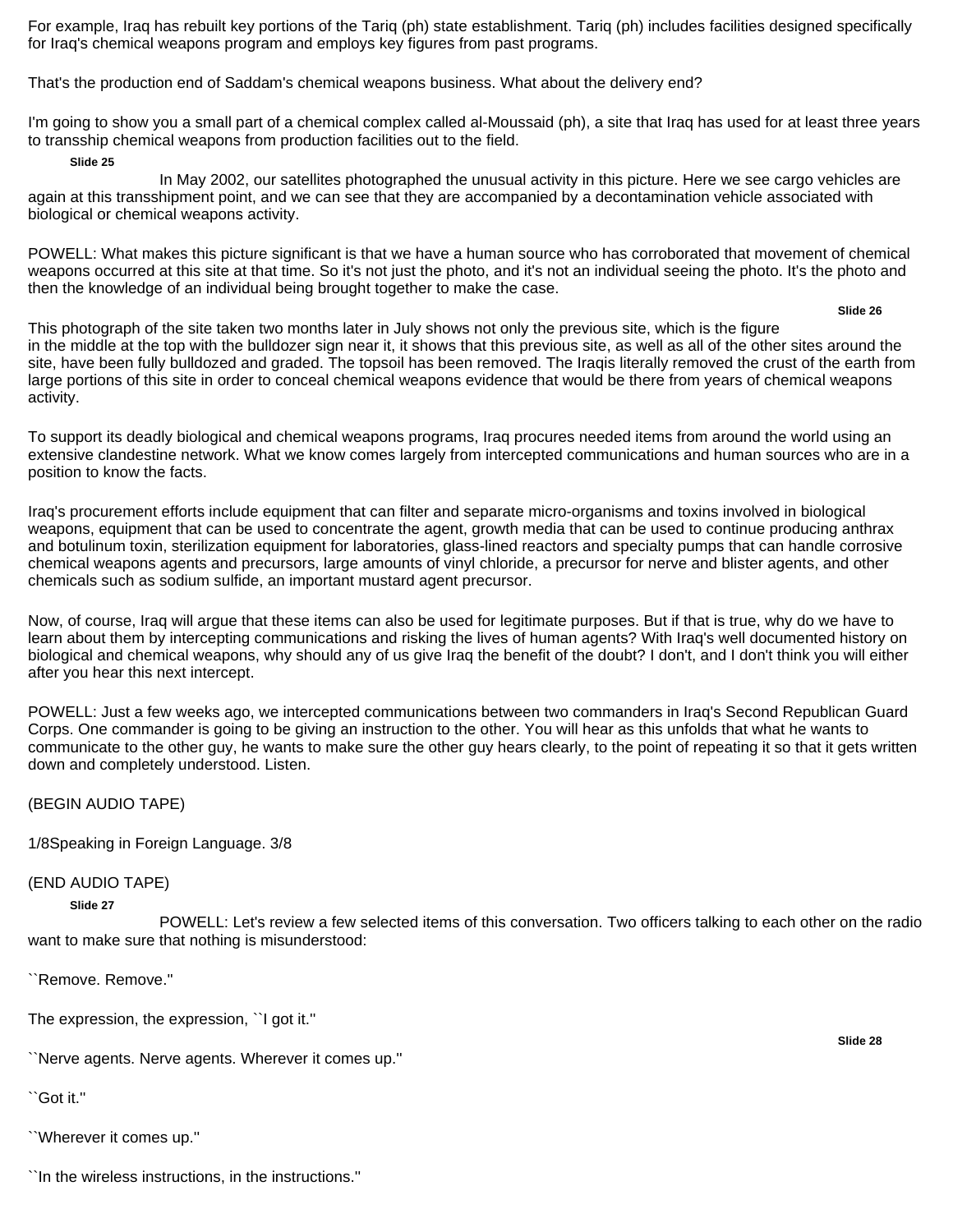``Correction. No. In the wireless instructions.''

``Wireless. I got it.''

Why does he repeat it that way? Why is he so forceful in making sure this is understood? And why did he focus on wireless instructions? Because the senior officer is concerned that somebody might be listening.

Well, somebody was.

``Nerve agents. Stop talking about it. They are listening to us. Don't give any evidence that we have these horrible agents.''

Well, we know that they do. And this kind of conversation confirms it.

Our conservative estimate is that Iraq today has a stockpile of between 100 and 500 tons of chemical weapons agent. That is enough agent to fill 16,000 battlefield rockets.

POWELL: Even the low end of 100 tons of agent would enable Saddam Hussein to cause mass casualties across more than 100 square miles of territory, an area nearly 5 times the size of Manhattan.

**Slide 29**

Let me remind you that, of the 122 millimeter chemical warheads, that the U.N. inspectors found recently, this discovery could very well be, as has been noted, the tip of the submerged iceberg. The question before us, all my friends, is when will we see the rest of the submerged iceberg?

Saddam Hussein has chemical weapons. Saddam Hussein has used such weapons. And Saddam Hussein has no compunction about using them again, against his neighbors and against his own people.

And we have sources who tell us that he recently has authorized his field commanders to use them. He wouldn't be passing out the orders if he didn't have the weapons or the intent to use them.

We also have sources who tell us that, since the 1980s, Saddam's regime has been experimenting on human beings to perfect its biological or chemical weapons.

A source said that 1,600 death row prisoners were transferred in 1995 to a special unit for such experiments. An eye witness saw prisoners tied down to beds, experiments conducted on them, blood oozing around the victim's mouths and autopsies performed to confirm the effects on the prisoners. Saddam Hussein's humanity--inhumanity has no limits.

**Slide 30**

Let me turn now to nuclear weapons. We have no indication that Saddam Hussein has ever abandoned his nuclear weapons program.

On the contrary, we have more than a decade of proof that he remains determined to acquire nuclear weapons.

To fully appreciate the challenge that we face today, remember that, in 1991, the inspectors searched Iraq's primary nuclear weapons facilities for the first time. And they found nothing to conclude that Iraq had a nuclear weapons program.

But based on defector information in May of 1991, Saddam Hussein's lie was exposed. In truth, Saddam Hussein had a massive clandestine nuclear weapons program that covered several different techniques to enrich uranium, including electromagnetic isotope separation, gas centrifuge, and gas diffusion. We estimate that this elicit program cost the Iraqis several billion dollars.

POWELL: Nonetheless, Iraq continued to tell the IAEA that it had no nuclear weapons program. If Saddam had not been stopped, Iraq could have produced a nuclear bomb by 1993, years earlier than most worse-case assessments that had been made before the war.

In 1995, as a result of another defector, we find out that, after his invasion of Kuwait, Saddam Hussein had initiated a crash program to build a crude nuclear weapon in violation of Iraq's U.N. obligations.

Saddam Hussein already possesses two out of the three key components needed to build a nuclear bomb. He has a cadre of nuclear scientists with the expertise, and he has a bomb design.

Since 1998, his efforts to reconstitute his nuclear program have been focused on acquiring the third and last component, sufficient fissile material to produce a nuclear explosion. To make the fissile material, he needs to develop an ability to enrich uranium.

#### **Slide 31**

Saddam Hussein is determined to get his hands on a nuclear bomb. He is so determined that he has made repeated covert attempts to acquire high-specification aluminum tubes from 11 different countries, even after inspections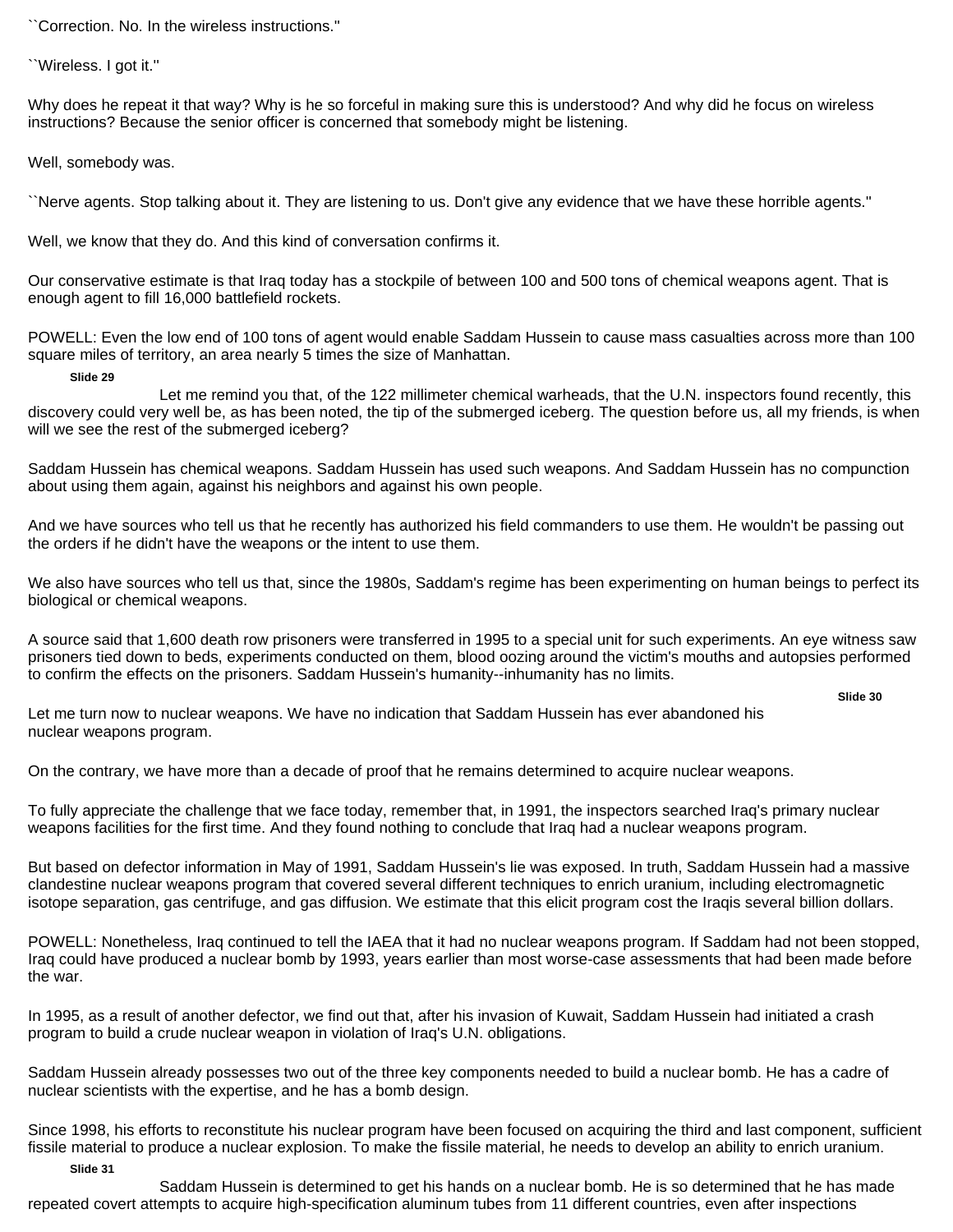resumed.

These tubes are controlled by the Nuclear Suppliers Group precisely because they can be used as centrifuges for enriching uranium. By now, just about everyone has heard of these tubes, and we all know that there are differences of opinion. There is controversy about what these tubes are for.

Most U.S. experts think they are intended to serve as rotors in centrifuges used to enrich uranium. Other experts, and the Iraqis themselves, argue that they are really to produce the rocket bodies for a conventional weapon, a multiple rocket launcher.

Let me tell you what is not controversial about these tubes. First, all the experts who have analyzed the tubes in our possession agree that they can be adapted for centrifuge use. Second, Iraq had no business buying them for any purpose. They are banned for Iraq.

I am no expert on centrifuge tubes, but just as an old Army trooper, I can tell you a couple of things: First, it strikes me as quite odd that these tubes are manufactured to a tolerance that far exceeds U.S. requirements for comparable rockets.

Maybe Iraqis just manufacture their conventional weapons to a higher standard than we do, but I don't think so.

**Slide 32**

POWELL: Second, we actually have examined tubes from several different batches that were seized clandestinely before they reached Baghdad. What we notice in these different batches is a progression to higher and higher levels of specification, including, in the latest batch, an anodized coating on extremely smooth inner and outer surfaces. Why would they continue refining the specifications, go to all that trouble for something that, if it was a rocket, would soon be blown into shrapnel when it went off?

The high tolerance aluminum tubes are only part of the story. We also have intelligence from multiple sources that Iraq is attempting to acquire magnets and high-speed balancing machines; both items can be used in a gas centrifuge program to enrich uranium.

In 1999 and 2000, Iraqi officials negotiated with firms in Romania, India, Russia and Slovenia for the purchase of a magnet production plant. Iraq wanted the plant to produce magnets weighing 20 to 30 grams. That's the same weight as the magnets used in Iraq's gas centrifuge program before the Gulf War. This incident linked with the tubes is another indicator of Iraq's attempt to reconstitute its nuclear weapons program.

Intercepted communications from mid-2000 through last summer show that Iraq front companies sought to buy machines that can be used to balance gas centrifuge rotors. One of these companies also had been involved in a failed effort in 2001 to smuggle aluminum tubes into Iraq.

People will continue to debate this issue, but there is no doubt in my mind, these elicit procurement efforts show that Saddam Hussein is very much focused on putting in place the key missing piece from his nuclear weapons program, the ability to produce fissile material. He also has been busy trying to maintain the other key parts of his nuclear program, particularly his cadre of key nuclear scientists.

It is noteworthy that, over the last 18 months, Saddam Hussein has paid increasing personal attention to Iraqi's top nuclear scientists, a group that the governmental-controlled press calls openly, his nuclear mujahedeen. He regularly exhorts them and praises their progress. Progress toward what end?

**Slide 33**

Long ago, the Security Council, this council, required Iraq to halt all nuclear activities of any kind.

POWELL: Let me talk now about the systems Iraq is developing to deliver weapons of mass destruction, in particular Iraq's ballistic missiles and unmanned aerial vehicles, UAVs.

**Slide 34**

First, missiles. We all remember that before the Gulf War Saddam Hussein's goal was missiles that flew not just hundreds, but thousands of kilometers. He wanted to strike not only his neighbors, but also nations far beyond his borders.

While inspectors destroyed most of the prohibited ballistic missiles, numerous intelligence reports over the past decade, from sources inside Iraq, indicate that Saddam Hussein retains a covert force of up to a few dozen Scud variant ballistic missiles. These are missiles with a range of 650 to 900 kilometers.

We know from intelligence and Iraq's own admissions that Iraq's alleged permitted ballistic missiles, the al-Samud II (ph) and the al-Fatah (ph), violate the 150-kilometer limit established by this council in Resolution 687. These are prohibited systems.

UNMOVIC has also reported that Iraq has illegally imported 380 SA-2 (ph) rocket engines. These are likely for use in the al-Samud II (ph). Their import was illegal on three counts. Resolution 687 prohibited all military shipments into Iraq. UNSCOM specifically prohibited use of these engines in surface-to-surface missiles. And finally, as we have just noted, they are for a system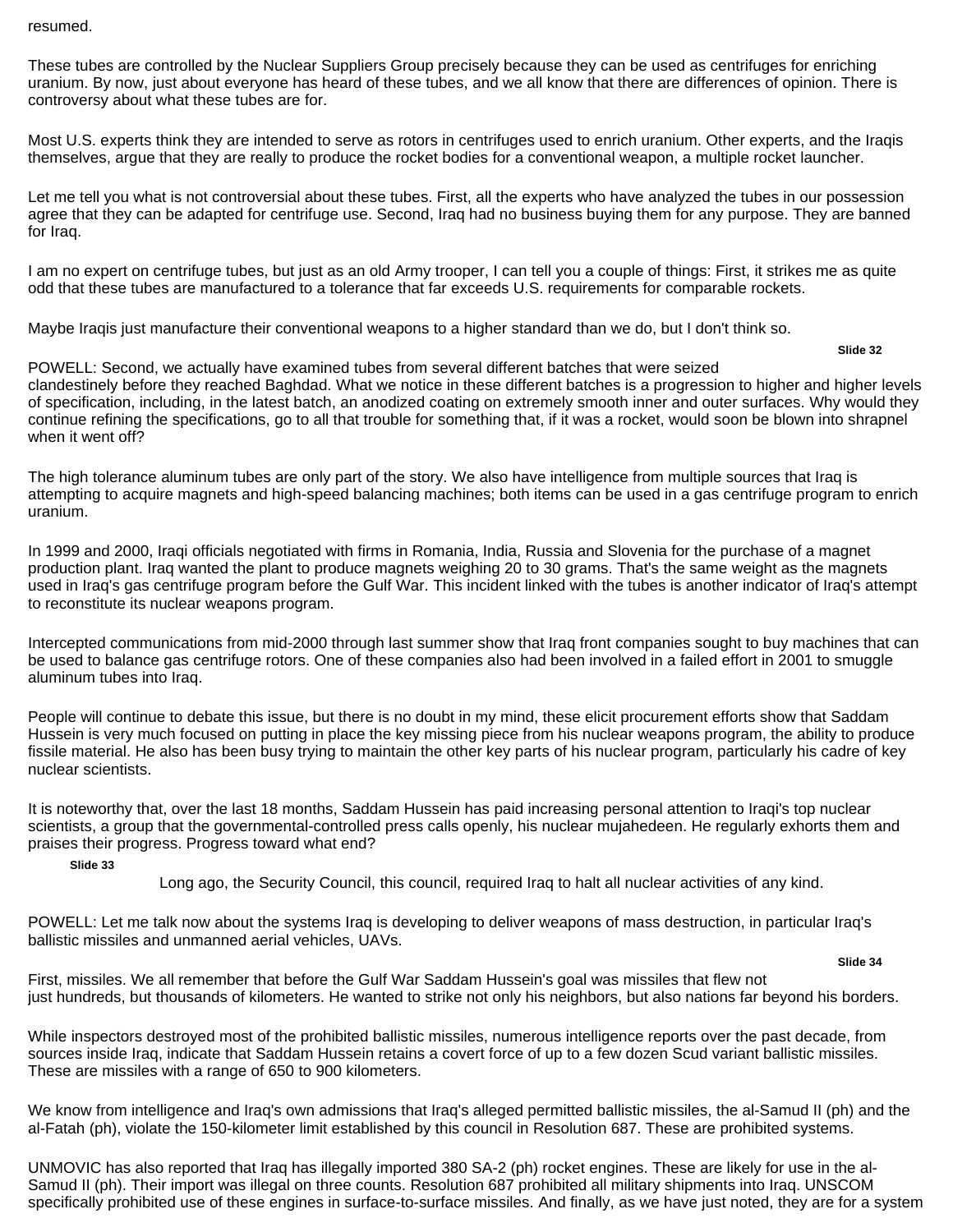that exceeds the 150-kilometer range limit.

Worst of all, some of these engines were acquired as late as December--after this council passed Resolution 1441.

What I want you to know today is that Iraq has programs that are intended to produce ballistic missiles that fly 1,000 kilometers. One program is pursuing a liquid fuel missile that would be able to fly more than 1,200 kilometers. And you can see from this map, as well as I can, who will be in danger of these missiles.

#### **Slide 35**

As part of this effort, another little piece of evidence, Iraq has built an engine test stand that is larger than anything it has ever had. Notice the dramatic difference in size between the test stand on the left, the old one, and the new one on the right. Note the large exhaust vent. This is where the flame from the engine comes out. The exhaust on the right test stand is five times longer than the one on the left. The one on the left was used for short-range missile. The one on the right is clearly intended for long-range missiles that can fly 1,200 kilometers.

This photograph was taken in April of 2002. Since then, the test stand has been finished and a roof has been put over it so it will be harder for satellites to see what's going on underneath the test stand.

Saddam Hussein's intentions have never changed. He is not developing the missiles for self-defense. These are missiles that Iraq wants in order to project power, to threaten, and to deliver chemical, biological and, if we let him, nuclear warheads.

Now, unmanned aerial vehicles, UAVs.

Iraq has been working on a variety of UAVs for more than a decade. This is just illustrative of what a UAV would look like. This effort has included attempts to modify for unmanned flight the MiG-21 (ph) and with greater success an aircraft called the L-29 (ph). However, Iraq is now concentrating not on these airplanes, but on developing and testing smaller UAVs, such as this.

UAVs are well suited for dispensing chemical and biological weapons.

POWELL: There is ample evidence that Iraq has dedicated much effort to developing and testing spray devices that could be adapted for UAVs. And of the little that Saddam Hussein told us about UAVs, he has not told the truth. One of these lies is graphically and indisputably demonstrated by intelligence we collected on June 27, last year.

#### **Slide 37**

According to Iraq's December 7 declaration, its UAVs have a range of only 80 kilometers. But we detected one of Iraq's newest UAVs in a test flight that went 500 kilometers nonstop on autopilot in the race track pattern depicted here.

Not only is this test well in excess of the 150 kilometers that the United Nations permits, the test was left out of Iraq's December 7th declaration. The UAV was flown around and around and around in a circle. And so, that its 80 kilometer limit really was 500 kilometers unrefueled and on autopilot, violative of all of its obligations under 1441.

The linkages over the past 10 years between Iraq's UAV program and biological and chemical warfare agents are of deep concern to us. Iraq could use these small UAVs which have a wingspan of only a few meters to deliver biological agents to its neighbors or if transported, to other countries, including the United States.

My friends, the information I have presented to you about these terrible weapons and about Iraq's continued flaunting of its obligations under Security Council Resolution 1441 links to a subject I now want to spend a little bit of time on. And that has to do with terrorism.

**Slide 38**

Our concern is not just about these elicit weapons. It's the way that these elicit weapons can be connected to terrorists and terrorist organizations that have no compunction about using such devices against innocent people around the world.

Iraq and terrorism go back decades. Baghdad trains Palestine Liberation Front members in small arms and explosives. Saddam uses the Arab Liberation Front to funnel money to the families of Palestinian suicide bombers in order to prolong the Intifada. And it's no secret that Saddam's own intelligence service was involved in dozens of attacks or attempted assassinations in the 1990s.

But what I want to bring to your attention today is the potentially much more sinister nexus between Iraq and the Al Qaida terrorist network, a nexus that combines classic terrorist organizations and modern methods of murder. Iraq today harbors a deadly terrorist network headed by Abu Musab Al-Zarqawi, an associated in collaborator of Osama bin Laden and his Al Qaida lieutenants.

Zarqawi, a Palestinian born in Jordan, fought in the Afghan war more than a decade ago. Returning to Afghanistan in 2000, he oversaw a terrorist training camp. One of his specialities and one of the specialties of this camp is poisons. When our coalition ousted the Taliban, the Zarqaqi network helped establish another poison and explosive training center camp. And this camp is

**Slide 36**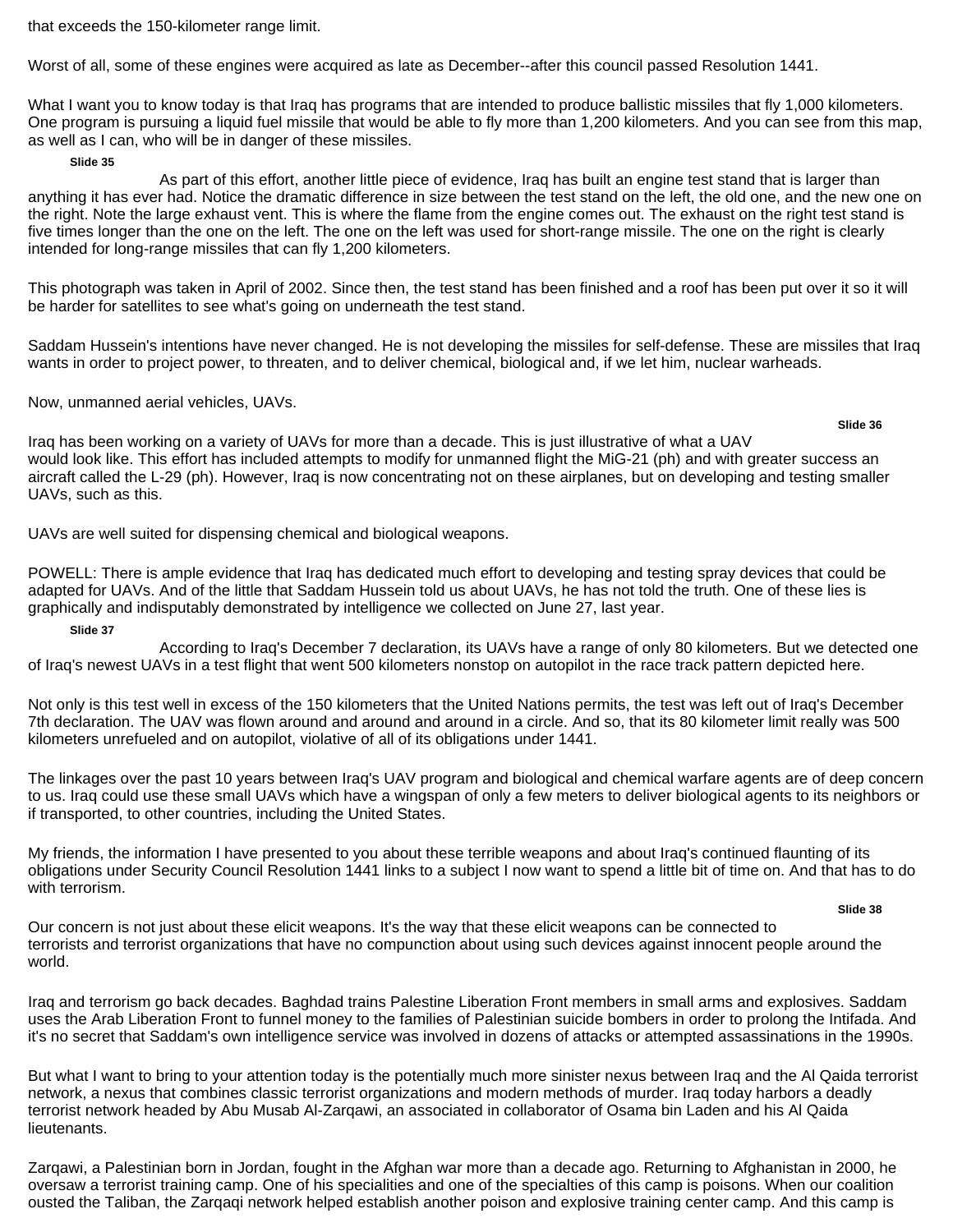located in northeastern Iraq.

**Slide 39**

POWELL: You see a picture of this camp.

The network is teaching its operatives how to produce ricin and other poisons. Let me remind you how ricin works. Less than a pinch--image a pinch of salt--less than a pinch of ricin, eating just this amount in your food, would cause shock followed by circulatory failure. Death comes within 72 hours and there is no antidote, there is no cure. It is fatal.

**Slide 40**

Those helping to run this camp are Zarqawi lieutenants operating in northern Kurdish areas outside Saddam Hussein's controlled Iraq. But Baghdad has an agent in the most senior levels of the radical organization, Ansar al-Islam, that controls this corner of Iraq. In 2000 this agent offered Al Qaida safe haven in the region. After we swept Al Qaida from Afghanistan, some of its members accepted this safe haven. They remain their today.

Zarqawi's activities are not confined to this small corner of north east Iraq. He traveled to Baghdad in May 2002 for medical treatment, staying in the capital of Iraq for two months while he recuperated to fight another day.

During this stay, nearly two dozen extremists converged on Baghdad and established a base of operations there. These Al Qaida affiliates, based in Baghdad, now coordinate the movement of people, money and supplies into and throughout Iraq for his network, and they've now been operating freely in the capital for more than eight months.

Iraqi officials deny accusations of ties with Al Qaida. These denials are simply not credible. Last year an Al Qaida associate bragged that the situation in Iraq was, quote, ``good,'' that Baghdad could be transited quickly.

We know these affiliates are connected to Zarqawi because they remain even today in regular contact with his direct subordinates, including the poison cell plotters, and they are involved in moving more than money and materiale.

Last year, two suspected Al Qaida operatives were arrested crossing from Iraq into Saudi Arabia. They were linked to associates of the Baghdad cell, and one of them received training in Afghanistan on how to use cyanide. From his terrorist network in Iraq, Zargawi can direct his network in the Middle East and beyond.

We, in the United States, all of us at the State Department, and the Agency for International Development--we all lost a dear friend with the cold-blooded murder of Mr. Lawrence Foley in Amman, Jordan last October, a despicable act was committed that day. The assassination of an individual whose sole mission was to assist the people of Jordan. The captured assassin says his cell received money and weapons from Zarqawi for that murder.

POWELL: After the attack, an associate of the assassin left Jordan to go to Iraq to obtain weapons and explosives for further operations. Iraqi officials protest that they are not aware of the whereabouts of Zarqawi or of any of his associates. Again, these protests are not credible. We know of Zarqawi's activities in Baghdad. I described them earlier.

And now let me add one other fact. We asked a friendly security service to approach Baghdad about extraditing Zarqawi and providing information about him and his close associates. This service contacted Iraqi officials twice, and we passed details that should have made it easy to find Zarqawi. The network remains in Baghdad. Zarqawi still remains at large to come and go.

As my colleagues around this table and as the citizens they represent in Europe know, Zarqawi's terrorism is not confined to the Middle East. Zarqawi and his network have plotted terrorist actions against countries, including France, Britain, Spain, Italy, Germany and Russia.

**Slide 41**

According to detainee Abuwatia (ph), who graduated from Zarqawi's terrorist camp in Afghanistan, tasks at least nine North African extremists from 2001 to travel to Europe to conduct poison and explosive attacks.

Since last year, members of this network have been apprehended in France, Britain, Spain and Italy. By our last count, 116 operatives connected to this global web have been arrested.

**Slide 42**

The chart you are seeing shows the network in Europe. We know about this European network, and we know about its links to Zarqawi, because the detainee who provided the information about the targets also provided the names of members of the network.

Three of those he identified by name were arrested in France last December. In the apartments of the terrorists, authorities found circuits for explosive devices and a list of ingredients to make toxins.

The detainee who helped piece this together says the plot also targeted Britain. Later evidence, again, proved him right. When the British unearthed a cell there just last month, one British police officer was murdered during the disruption of the cell.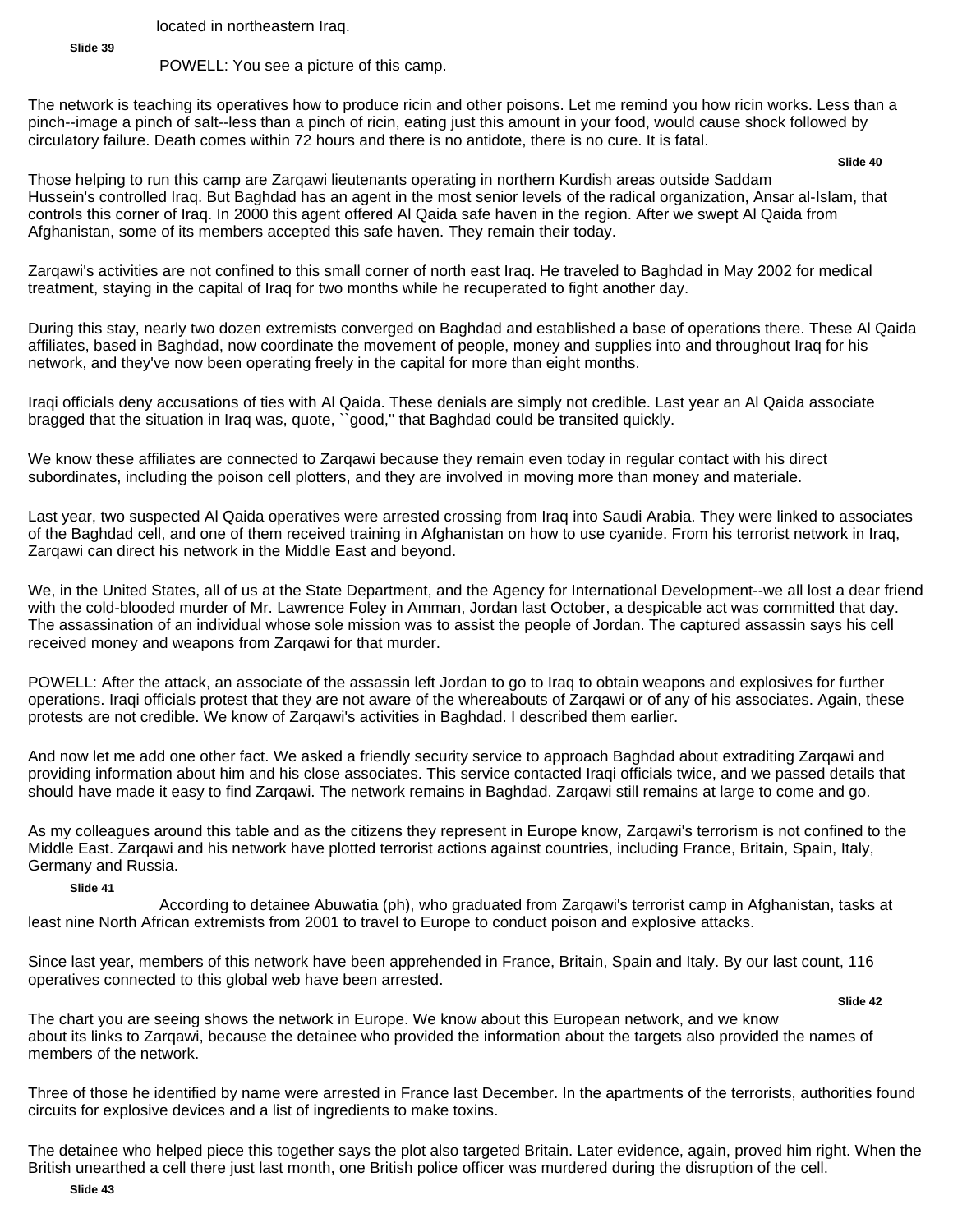We also know that Zarqawi's colleagues have been active in the Pankisi Gorge, Georgia and in Chechnya, Russia. The plotting to which they are linked is not mere chatter. Members of Zarqawi's network say their goal was to kill Russians with toxins.

We are not surprised that Iraq is harboring Zarqawi and his subordinates. This understanding builds on decades long experience with respect to ties between Iraq and Al Qaida.

POWELL: Going back to the early and mid-1990s, when bin Laden was based in Sudan, an Al Qaida source tells us that Saddam and bin Laden reached an understanding that Al Qaida would no longer support activities against Baghdad. Early Al Qaida ties were forged by secret, high-level intelligence service contacts with Al Qaida, secret Iraqi intelligence high-level contacts with Al Qaida.

We know members of both organizations met repeatedly and have met at least eight times at very senior levels since the early 1990s. In 1996, a foreign security service tells us, that bin Laden met with a senior Iraqi intelligence official in Khartoum, and later met the director of the Iraqi intelligence service.

Saddam became more interested as he saw Al Qaida's appalling attacks. A detained Al Qaida member tells us that Saddam was more willing to assist Al Qaida after the 1998 bombings of our embassies in Kenya and Tanzania. Saddam was also impressed by Al Qaida's attacks on the USS Cole in Yemen in October 2000.

Iraqis continued to visit bin Laden in his new home in Afghanistan. A senior defector, one of Saddam's former intelligence chiefs in Europe, says Saddam sent his agents to Afghanistan sometime in the mid-1990s to provide training to Al Qaida members on document forgery.

From the late 1990s until 2001, the Iraqi embassy in Pakistan played the role of liaison to the Al Qaida organization.

Some believe, some claim these contacts do not amount to much. They say Saddam Hussein's secular tyranny and Al Qaida's religious tyranny do not mix. I am not comforted by this thought. Ambition and hatred are enough to bring Iraq and Al Qaida together, enough so Al Qaida could learn how to build more sophisticated bombs and learn how to forge documents, and enough so that Al Qaida could turn to Iraq for help in acquiring expertise on weapons of mass destruction.

And the record of Saddam Hussein's cooperation with other Islamist terrorist organizations is clear. Hamas, for example, opened an office in Baghdad in 1999, and Iraq has hosted conferences attended by Palestine Islamic Jihad. These groups are at the forefront of sponsoring suicide attacks against Israel.

Al Qaida continues to have a deep interest in acquiring weapons of mass destruction. As with the story of Zarqawi and his network, I can trace the story of a senior terrorist operative telling how Iraq provided training in these weapons to Al Qaida.

Fortunately, this operative is now detained, and he has told his story. I will relate it to you now as he, himself, described it.

This senior Al Qaida terrorist was responsible for one of Al Qaida's training camps in Afghanistan.

POWELL: His information comes first-hand from his personal involvement at senior levels of Al Qaida. He says bin Laden and his top deputy in Afghanistan, deceased Al Qaida leader Muhammad Atif (ph), did not believe that Al Qaida labs in Afghanistan were capable enough to manufacture these chemical or biological agents. They needed to go somewhere else. They had to look outside of Afghanistan for help. Where did they go? Where did they look? They went to Iraq.

The support that (inaudible) describes included Iraq offering chemical or biological weapons training for two Al Qaida associates beginning in December 2000. He says that a militant known as Abu Abdula Al-Iraqi (ph) had been sent to Iraq several times between 1997 and 2000 for help in acquiring poisons and gases. Abdula Al-Iraqi (ph) characterized the relationship he forged with Iraqi officials as successful.

As I said at the outset, none of this should come as a surprise to any of us. Terrorism has been a tool used by Saddam for decades. Saddam was a supporter of terrorism long before these terrorist networks had a name. And this support continues. The nexus of poisons and terror is new. The nexus of Iraq and terror is old. The combination is lethal.

With this track record, Iraqi denials of supporting terrorism take the place alongside the other Iraqi denials of weapons of mass destruction. It is all a web of lies.

When we confront a regime that harbors ambitions for regional domination, hides weapons of mass destruction and provides haven and active support for terrorists, we are not confronting the past, we are confronting the present. And unless we act, we are confronting an even more frightening future.